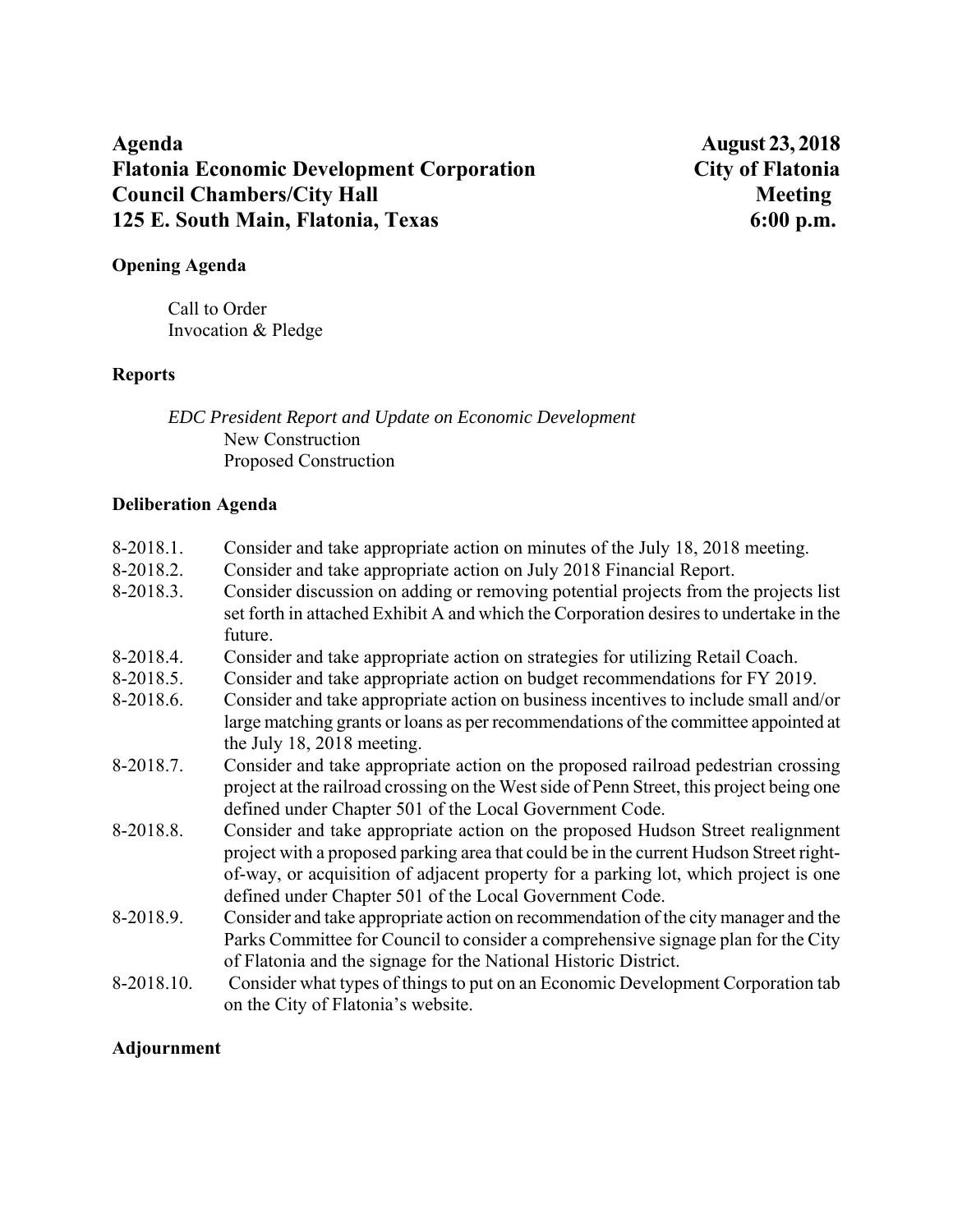I, the undersigned authority hereby certify that the Notice of Meeting was posted on the bulletin board outside the front door of the City Hall of the City of Flatonia, Texas, a place convenient and readily accessible to the general public at all times and said Notice was posted on the following date and time: August 17, 2018 by 5:00 p.m. and remained so posted continuously for at least 72 hours preceding the scheduled time of said meeting.



Melissa Brunner, TRMC, CMC, City Secretary, City of Flatonia

#### **NOTICE OF ASSISTANCE AT THE PUBLIC MEETING**

The Flatonia City Hall is wheelchair accessible. Access to the building is available at the primary entrance facing Main Street. Persons with disabilities who plan to attend this meeting and who may need auxiliary aids or services such as interpreters for persons who are deaf or hearing impaired, readers, or large print are requested to contact the City Secretary's Office at 361-865-3548 or by FAX 361-865-2817 at least two working days prior to the meeting so that appropriate arrangements can be made.

#### **EXECUTIVE SESSION STATEMENT**

The City Council reserves the right to adjourn into executive session at any time during the course of this meeting to discuss any of the matters listed above, as authorized by the Texas Government Code, Section 551.071 (Consultations with Attorney). 551.072 (Deliberations about Real Property), 551.073 (Deliberations Regarding Gifts and Donations), 551.074 (Personnel Matters), 551.076 (Deliberations Regarding Security Devices or Security Audits), 551.086 (Certain Public Power Utilities: Competitive Matters) and 551.087 Regarding Economic (Deliberation Development Negotiations).